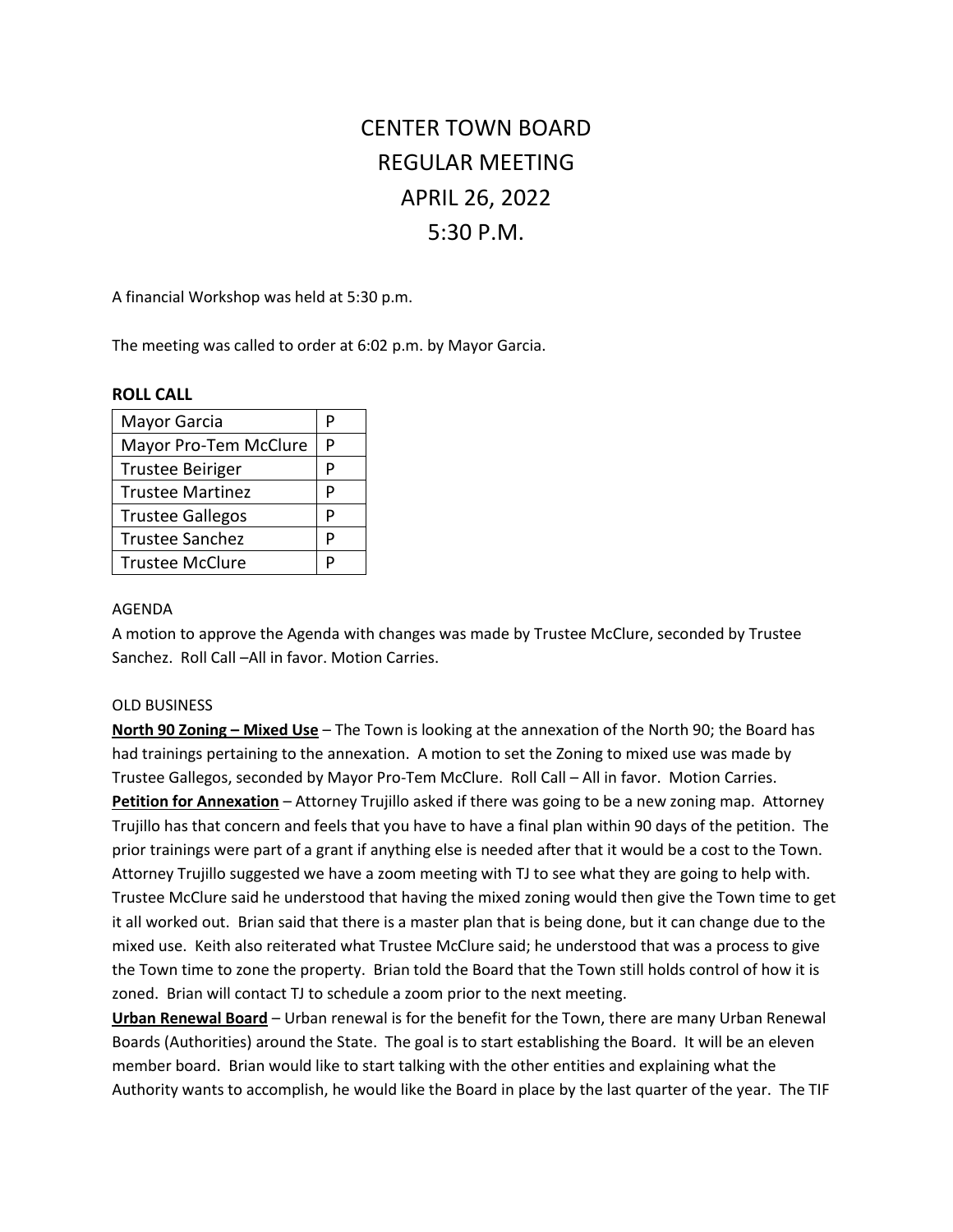is for the development of the property. Attorney Trujillo said that the Board may have to fund it for a while. Attorney Trujillo recommended that the Board go sit down with the Urban Renewal in Monte Vista. A motion to continue with the establishment of the Urban Renewal Board was made by Mayor Pro-Tem McClure, seconded by Trustee Sanchez. Roll Call –All in favor. Motion Carries.

# **Planning Commission** –

Brian talked about the importance of the Planning Commission during the development of the North 90. They will work with the Urban Renewal Board. Brian does have the list of interested residents that would like to serve on the planning commission; Brian will ask them if they are still interested.

# PAYABLES

A motion to approve the payables was made by Mayor Pro-Tem McClure, seconded by Trustee Martinez. Roll Call –All in favor. Motion Carries.

# FINANCIALS

A motion to approve March Financials was made by Trustee Sanchez, seconded by Trustee Gallegos. Roll Call –All in favor. Motion Carries.

# SWEAR IN NEW BOARD MEMBERS

Attorney Trujillo swore in the three new Board members: Richard Barela, Miriam Gonzales and Bernadette Duran.

Mayor Pro-Tem - A motion to name Trustee Martinez as the new Mayor Pro-Tem was made by Trustee Gallegos, seconded by Trustee Beiriger. Roll Call – All in favor, Mayor Pro-Tem Martinez – abstained. Motion Carries.

Signators – A motion to have Trustee Gallegos and Trustee Barela as new signers on all banks was made by Mayor Pro-Tem Martinez, seconded by Trustee Duran. Roll Call – All in favor. Motion Carries.

# CITIZEN COMMENTS

Ron Rivera – Ron said he has been a resident to the Town since 1999. Ron would like to thank the Board for all their work. Mr. Rivera would like to establish a Chamber of Commerce. Mr. Rivera has a concern about the homeless population in Center. Mayor Pro-Tem Martinez explained to Mr. Rivera that they have offered help and they do not want to accept it. Mr. Rivera asked about street paving and thinks that 3rd St. is bad. Brian told him to talk to Dave.

#### NEW BUSINESS

Liquor License Renewal – La Sierra Bar –Attorney Trujillo said the Renewal looks in order. Chief Meek wrote a letter asking the Board to disapprove the license renewal. Brian told the Board about the Chief's recommendation and the issues that the Bar has had. The letter talks about security, about the fights at the bar, complaints from Rainbow's end about patrons using the bathroom on their property. They had a ticket and video that shows the Manager serving after hours. Lalo talked about the security, he said he talked to the k-9 about offering security, he said that they have bailed out at the last minute. Jesus said that they call the authorities but they will not go inside. Lalo said he does give Chief the list of events but they still have only one officer on duty. Attorney Trujillo explained that they really have to